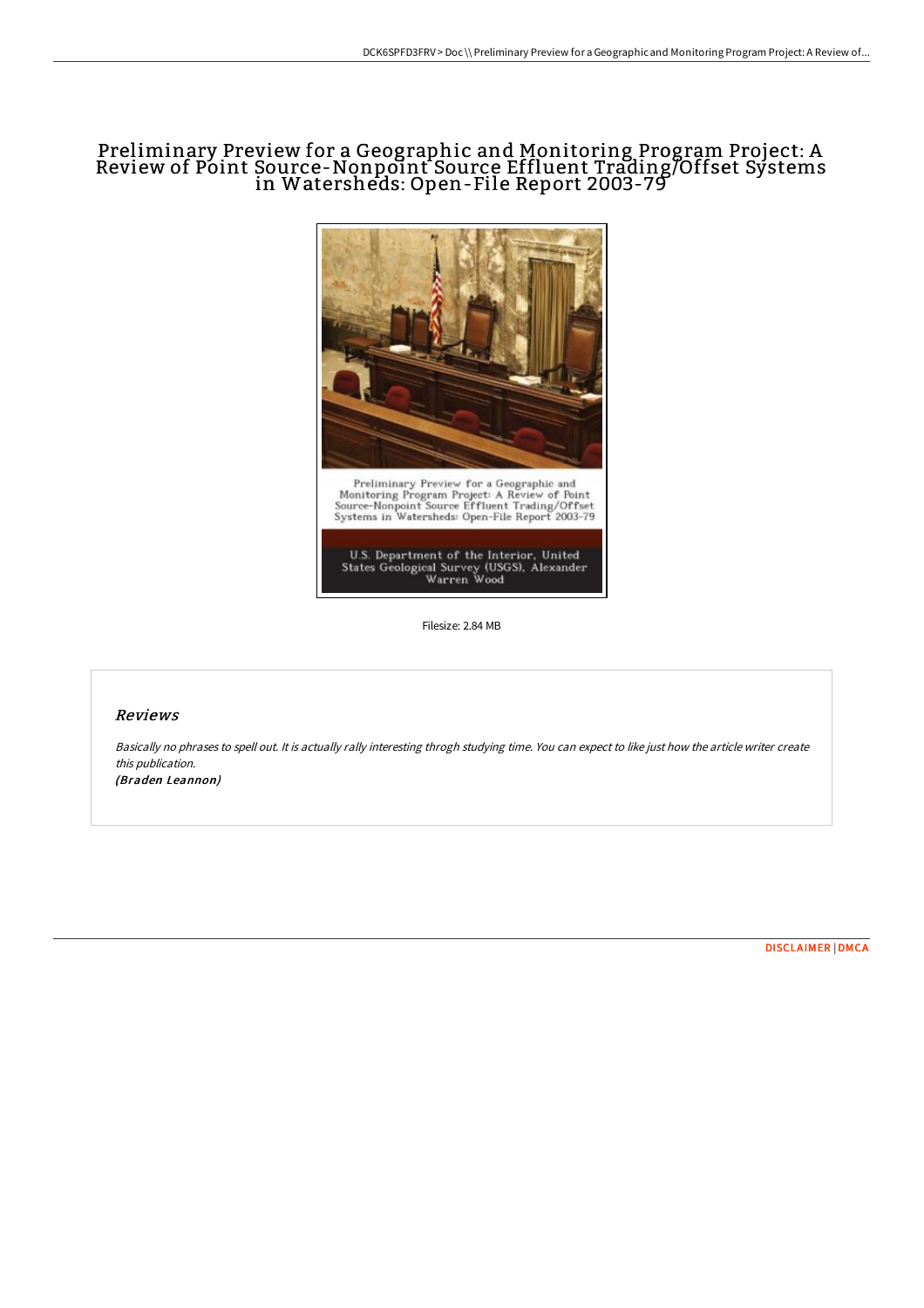## PRELIMINARY PREVIEW FOR A GEOGRAPHIC AND MONITORING PROGRAM PROJECT: A REVIEW OF POINT SOURCE-NONPOINT SOURCE EFFLUENT TRADING/OFFSET SYSTEMS IN WATERSHEDS: OPEN-FILE REPORT 2003-79

### ঞ **DOWNLOAD PDF**

To read Preliminary Preview for a Geographic and Monitoring Program Project: A Review of Point Source-Nonpoint Source Effluent Trading/Offset Systems in Watersheds: Open-File Report 2003-79 eBook, make sure you follow the link below and download the ebook or have access to additional information which might be in conjuction with PRELIMINARY PREVIEW FOR A GEOGRAPHIC AND MONITORING PROGRAM PROJECT: A REVIEW OF POINT SOURCE-NONPOINT SOURCE EFFLUENT TRADING/OFFSET SYSTEMS IN WATERSHEDS: OPEN-FILE REPORT 2003-79 book.

Bibliogov, United States, 2013. Paperback. Book Condition: New. 246 x 189 mm. Language: English . Brand New Book \*\*\*\*\* Print on Demand \*\*\*\*\*.Watershed-based trading and offset systems are being developed to improve policy-maker s and regulator s ability to assess nonpoint source impacts in watersheds and to evaluate the efficacy of using market-incentive programs for preserving environmental quality. An overview of the history of successful and failed trading programs throughout the United States suggests that certain political, economic, and scientific conditions within a temporal and spatial setting help meet water quality standards. The current lack of spontaneous trading among dischargers does not mean that a marketable permit trading system is an inherently inefficient regulatory approach. Rather, its infrequent use is the result of institutional and informational barriers. Improving and refining the earth science information and technologies may help determine whether trading is a suitable policy for improving water quality. However, it is debatable whether or not environmental information is the limiting factor. This paper reviews additional factors affecting the potential for instituting a trading policy. The motivation for investigating and reviewing the history of offsets and trading was inspired by a project in the preliminary stages being developed by U.S. Geological Survey Western Geographic Science Center and the Environmental Protection Agency Region IX. An offset feasibility study will be an integrated, map-based approach that incorporates environmental, economic, and statistical information to investigate the potential for using offsets to meet mercury Total Maximum Daily Loads in the Sacramento River watershed. A regional water-quality offset program is being studied that may help known point sources reduce mercury loading more cost effectively by the remediation of abandoned mines or other diffuse sources as opposed to more costly treatment at their own sites. An efficient offset program requires both a scientific basis and methods...

E Read Preliminary Preview for a Geographic and Monitoring Program Project: A Review of Point Source-Nonpoint Source Effluent [Trading/Offset](http://digilib.live/preliminary-preview-for-a-geographic-and-monitor.html) Systems in Watersheds: Open-File Report 2003-79 Online  $\Box$  Download PDF Preliminary Preview for a Geographic and Monitoring Program Project: A Review of Point Source-Nonpoint Source Effluent [Trading/Offset](http://digilib.live/preliminary-preview-for-a-geographic-and-monitor.html) Systems in Watersheds: Open-File Report 2003-79

 $\Box$  Download ePUB Preliminary Preview for a Geographic and Monitoring Program Project: A Review of Point Source-Nonpoint Source Effluent [Trading/Offset](http://digilib.live/preliminary-preview-for-a-geographic-and-monitor.html) Systems in Watersheds: Open-File Report 2003-79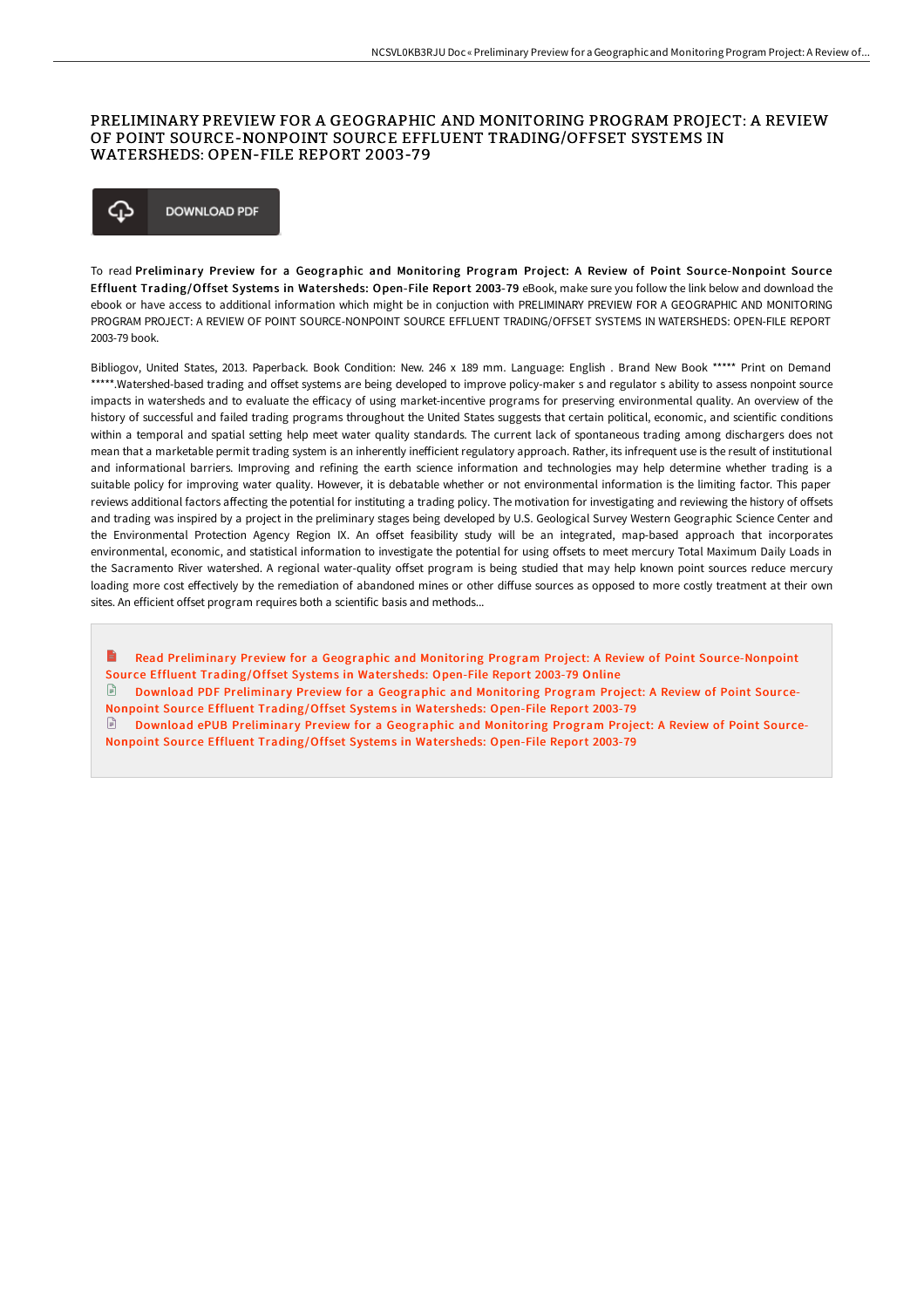# Related Kindle Books

| <b>Service Service</b> |  |
|------------------------|--|

[PDF] Klara the Cow Who Knows How to Bow (Fun Rhyming Picture Book/Bedtime Story with Farm Animals about Friendships, Being Special and Loved. Ages 2-8) (Friendship Series Book 1)

Follow the hyperlink below to download "Klara the Cow Who Knows How to Bow (Fun Rhyming Picture Book/Bedtime Story with Farm Animals about Friendships, Being Special and Loved. Ages 2-8) (Friendship Series Book 1)" PDF file. Read [Document](http://digilib.live/klara-the-cow-who-knows-how-to-bow-fun-rhyming-p.html) »

| _________                                                                                                                                                                                                                                                                                  |  |
|--------------------------------------------------------------------------------------------------------------------------------------------------------------------------------------------------------------------------------------------------------------------------------------------|--|
| $\mathcal{L}^{\text{max}}_{\text{max}}$ and $\mathcal{L}^{\text{max}}_{\text{max}}$ and $\mathcal{L}^{\text{max}}_{\text{max}}$<br>________<br>________<br>$\mathcal{L}^{\text{max}}_{\text{max}}$ and $\mathcal{L}^{\text{max}}_{\text{max}}$ and $\mathcal{L}^{\text{max}}_{\text{max}}$ |  |

[PDF] Learn em Good: Improve Your Child s Math Skills: Simple and Effective Ways to Become Your Child s Free Tutor Without Opening a Textbook

Follow the hyperlink below to download "Learn em Good: Improve Your Child s Math Skills: Simple and Effective Ways to Become Your Child s Free Tutor Without Opening a Textbook" PDF file. Read [Document](http://digilib.live/learn-em-good-improve-your-child-s-math-skills-s.html) »

|                        | <b>Service Service</b><br>__<br><b>Service Service</b>                                                                     |
|------------------------|----------------------------------------------------------------------------------------------------------------------------|
| <b>Service Service</b> | ٠<br><b>Contract Contract Contract Contract Contract Contract Contract Contract Contract Contract Contract Contract Co</b> |

[PDF] A Friend in Need Is a Friend Indeed: Picture Books for Early Readers and Beginner Readers Follow the hyperlink below to download "A Friend in Need Is a Friend Indeed: Picture Books for Early Readers and Beginner Readers" PDF file.

Read [Document](http://digilib.live/a-friend-in-need-is-a-friend-indeed-picture-book.html) »

|  | -           |
|--|-------------|
|  | ۰<br>______ |

#### [PDF] I m Thankful For.: A Book about Being Grateful!

Follow the hyperlink below to download "I m Thankful For.: A Book about Being Grateful!" PDF file. Read [Document](http://digilib.live/i-m-thankful-for-a-book-about-being-grateful-pap.html) »

| and the state of the state of the state of the state of the state of the state of the state of the state of th<br><b>Service Service</b> |  |
|------------------------------------------------------------------------------------------------------------------------------------------|--|
|                                                                                                                                          |  |

### [PDF] Studyguide for Constructive Guidance and Discipline: Preschool and Primary Education by Marjorie V. Fields ISBN: 9780136035930

Follow the hyperlink below to download "Studyguide for Constructive Guidance and Discipline: Preschool and Primary Education by Marjorie V. Fields ISBN: 9780136035930" PDF file. Read [Document](http://digilib.live/studyguide-for-constructive-guidance-and-discipl.html) »

| <b>Service Service</b>                                                                                                                                                                                                                  |
|-----------------------------------------------------------------------------------------------------------------------------------------------------------------------------------------------------------------------------------------|
| <b>Contract Contract Contract Contract Contract Contract Contract Contract Contract Contract Contract Contract Co</b><br>and the state of the state of the state of the state of the state of the state of the state of the state of th |
| and the state of the state of the state of the state of the state of the state of the state of the state of th<br>the contract of the contract of the contract of<br>______                                                             |

#### [PDF] Studyguide for Creative Thinking and Arts-Based Learning : Preschool Through Fourth Grade by Joan Packer Isenberg ISBN: 9780131188310

Follow the hyperlink below to download "Studyguide for Creative Thinking and Arts-Based Learning : Preschool Through Fourth Grade by Joan Packer Isenberg ISBN: 9780131188310" PDF file.

Read [Document](http://digilib.live/studyguide-for-creative-thinking-and-arts-based-.html) »